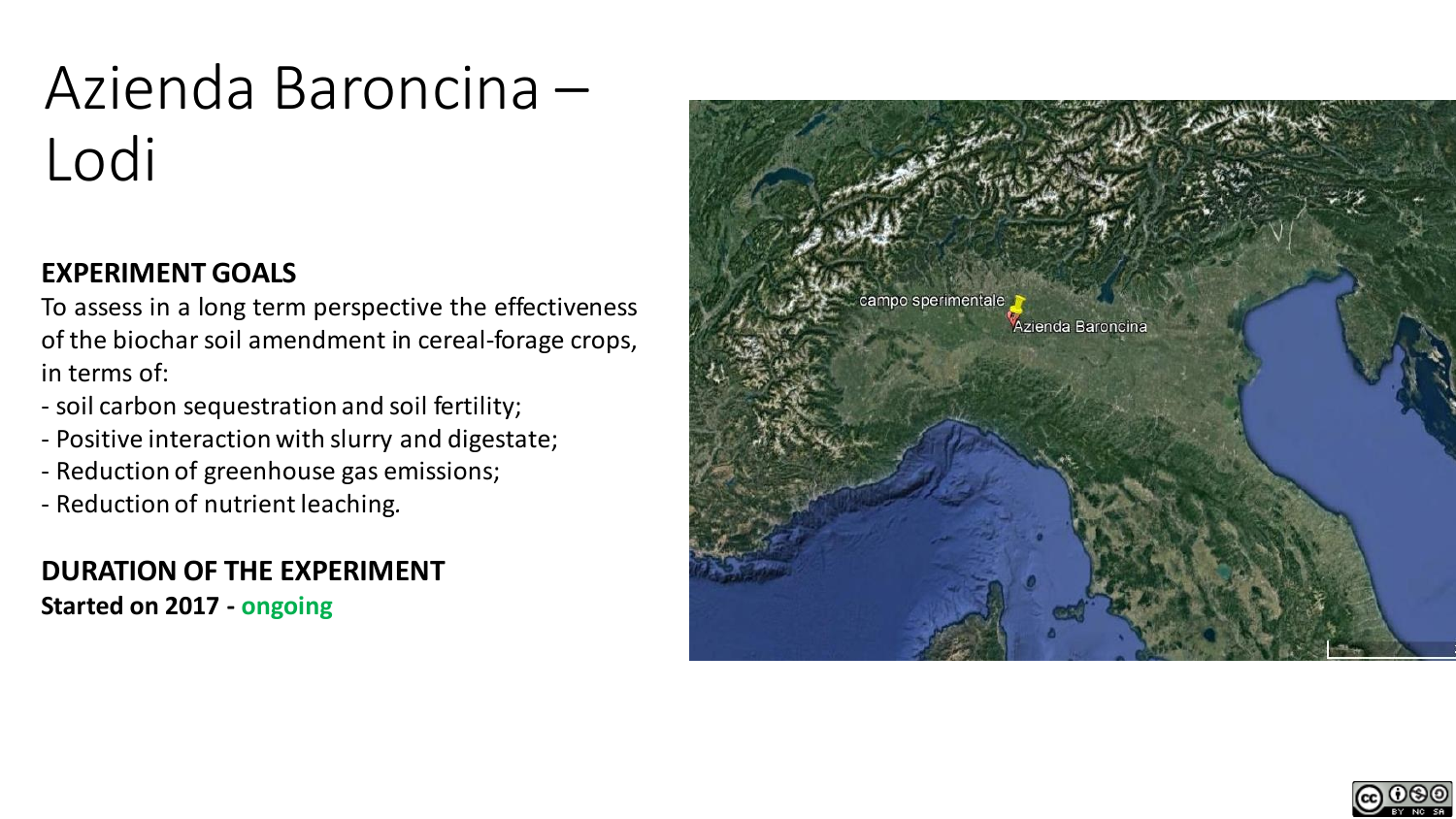## **SITE DESCRIPTION AND EXPERIMENTAL TREATMENTS**

The field experiment is by Azienda Baroncina - CREA-ZA Lodi (Lat. 45◦25′25.38′′N; Long. 9 ◦29′ 49.59′′E; 0 m. a.s.l.). The experimental site has been the subject of a twenty-year experiment for the use of bovine manure.

The cultivation system adopted is typical of the Po Valley: annual double crop Italian ryegrass+silage maize; in 2020 an experimental field with alfalfa and tall fescue was introduced. The soil is a shallow acids sandy-loam textured (USDA, 2005), with less than 2% of organic matter and potassium deficiency (F.A.O. classification:GleyicLuvisols).

The experiment annual rotation (Italian ryegrass+silage maize) consists of 4 control treatments (traditional chemical application, liquid manure, digestate, no treatment) and 24 experimental treatments with biochar: 2 different biochar, 4 application methods (alone and in association with chemical, liquid manure, digestate), 3 biochar application rates (10-20-40 ton d.m. ha<sup>-1</sup>). Biochar application was done only once, in 2018 (incorporating by plowing at 0.3 m. depth), while chemical, liquid manure and digestate repeated every year before sowing mais. Each treatment has been replicated twice.

For the alfalfa and tall fescue experiment, in 2020 biochar was incorporated at 0.3 m. depth, alone and together with digestate; 2 control treatments has been planned: digestate and no treatment.

## **BIOCHAR DESCRIPTION**

Biochar 1: GLM SRL (Mantova – Italy), produced with autochthonous wood through a pyro-gasification process at temperature of 750°C (yield: 10% on biomass).

Biochar 2: Eccosoluzioni SRL (Como – Italy), produced with autochthonous wood through a pyrolysis process at temperature of 400°C (yeld: 30% on biomass).

Both Biochar were analyzed for physical-chemical parameters provided for national legislation (contaminants and bioassaysincluded).

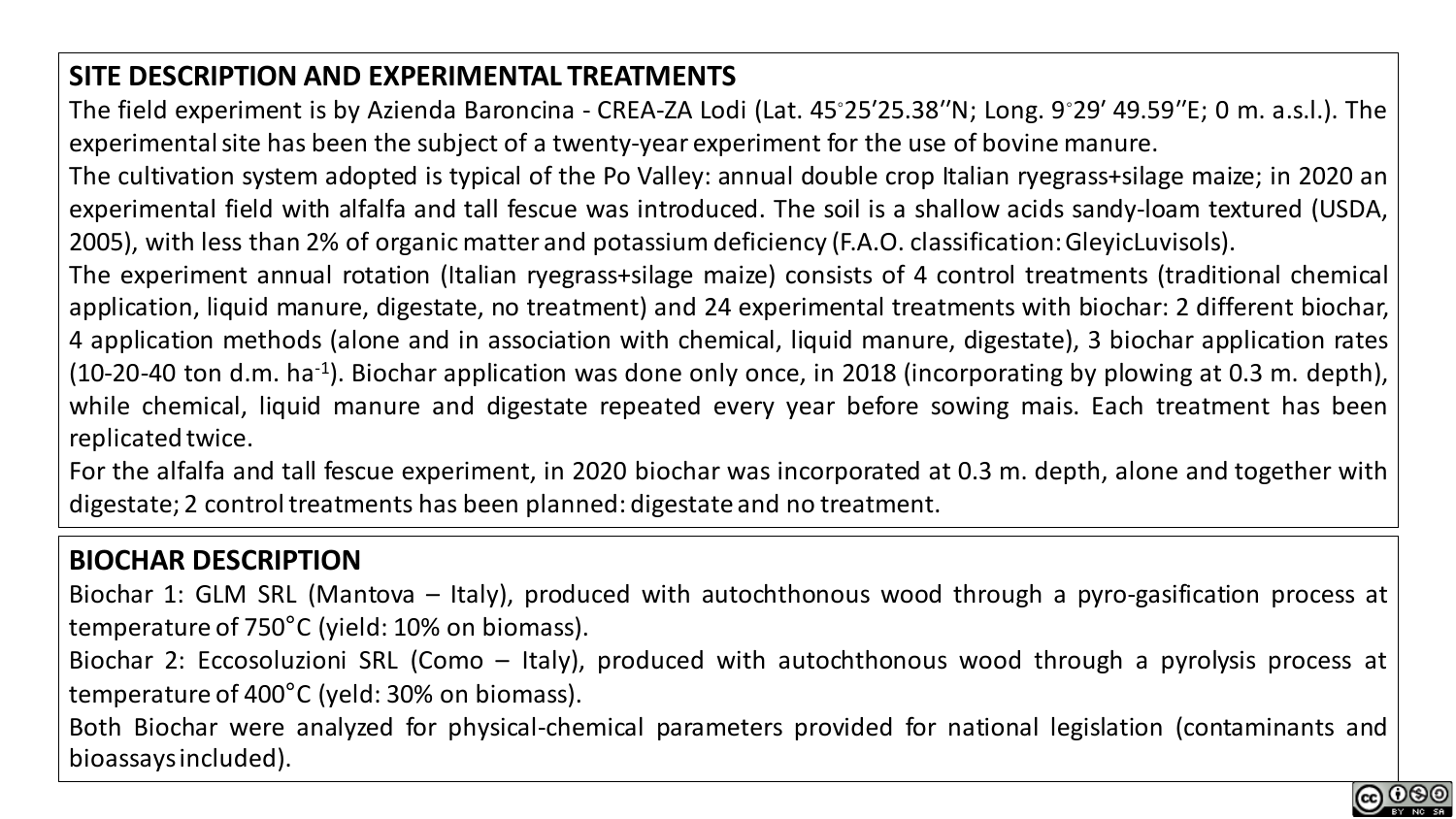#### **MEASURED PARAMETERS**

**Field conditions**: meteorological data (rainfall, irrigation and temperature).

**Physiological and Production data**: growth and reproductive development, quality and quantity production.

**Soil analysis and interactions with biochar**: annual soil analysis for the main physical-chemical parameters and soil biological index, soil carbon content in total and stable forms (at the end of corn cultivation).

**Greenhouse gas emissions**: CO<sub>2</sub>, N<sub>2</sub>O and CH<sub>4</sub> emissions during corn cultivation (from 2020 also in alfalfa).

**Nutrients leaching**: mineral nitrogen and phosphorus intercepted at 0.4 m. depth (both silage maize and alfalfa).



2019, Drone Survey: NDRE Index

#### **PLANNED ACTIVITIES OR POTENTIAL EXPERIMENTAL ACTIVITIES**

The long term field experiment of Lodi has been designed with the purpose of testing, dissemination, demonstration opportunity, both for scientific and productive community.